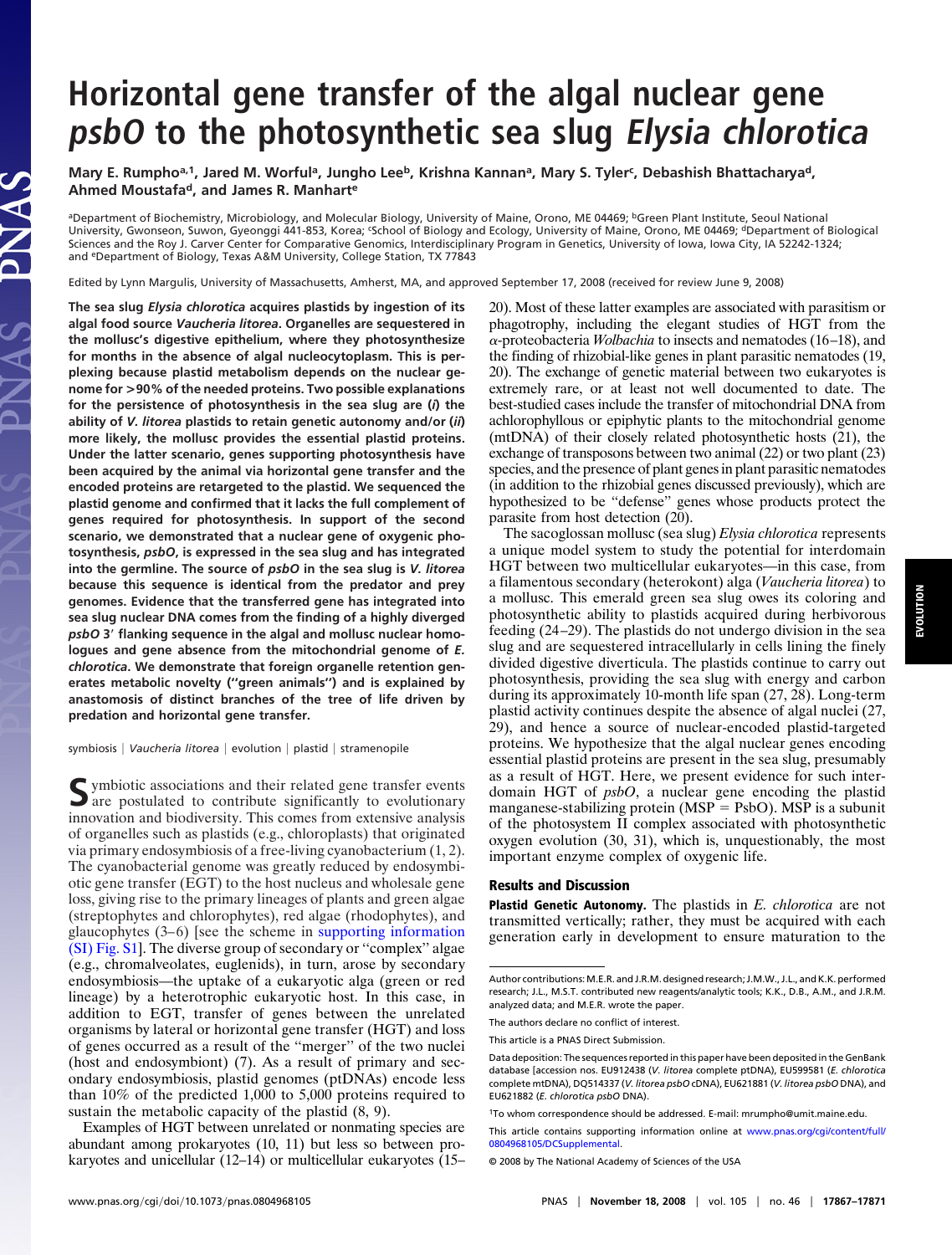

**Fig. 1.** Laboratory culturing of *E. chlorotica.* (*A*) Free-swimming *E. chlorotica* veliger larvae. (Scale bar, 100  $\mu$ m.) Under laboratory conditions, the veliger larvae develop and emerge from plastid-free sea slug–fertilized eggs within approximately 7 days. The green coloring in the digestive gut is attributable to planktonic feeding and not to the acquisition of plastids at this stage. Metamorphosis of the larvae to juvenile sea slugs requires the presence of filaments of *V. litorea*. (*B*) Metamorphosed juvenile sea slug feeding for the first time on *V. litorea*. (Scale bar, 500  $\mu$ m.) The grayish-brown juveniles lose their shell, and there is an obligate requirement for plastid acquisition for continued development. This is fulfilled by the voracious feeding of the juveniles on filaments of *V. litorea*. (Also see [Movie S1\)](http://www.pnas.org/content/vol0/issue2008/images/data/0804968105/DCSupplemental/SM1.mov). (*C*) Young adult sea slug 5 days after first feeding. (Scale bar, 500  $\mu$ m.) By a mechanism not yet understood, the sea slugs selectively retain only the plastids in cells that line their highly branched digestive tract. (D) Adult sea slug. (Scale bar, 500  $\mu$ m.) As the sea slugs further develop and grow in size, the expanding digestive diverticuli spread the plastids throughout the entire body of the mollusc, yielding a uniform green coloring. (Also see [Movie S2.](http://www.pnas.org/content/vol0/issue2008/images/data/0804968105/DCSupplemental/SM2.mov)) From these controlled rearing studies, we were able to conclude that the only source of plastids in our experimental sea slugs was *V. litorea*.

adult sea slug (32). Laboratory coculturing studies were carried out to establish that the alga *V. litorea*, a derived heterokont alga that contains secondary plastids of red algal origin (33) [\(Fig. S1\)](http://www.pnas.org/cgi/data/0804968105/DCSupplemental/Supplemental_PDF#nameddest=SF1), was the sole source of plastids in the sea slugs (Fig. 1, [Movie S1,](http://www.pnas.org/content/vol0/issue2008/images/data/0804968105/DCSupplemental/SM1.mov) [Movie S2,](http://www.pnas.org/content/vol0/issue2008/images/data/0804968105/DCSupplemental/SM1.mov) and *[SI Methods](http://www.pnas.org/cgi/data/0804968105/DCSupplemental/Supplemental_PDF#nameddest=STXT)*). Subsequent sequencing and mapping of the *V. litorea* ptDNA (only the fifth heterokont ptDNA to be published to date) revealed a very compact 115,341-bp doublestranded circular genome encoding 169 genes, including 139 protein-encoding genes (14 are conserved ORFs [ORFdesignated ycfs] and 2 are unknown ORFs), 27 tRNA genes, and 3 rRNA genes (Fig. 2). The genes are densely arranged with an average intergenic region of 74bp and 11.1% noncoding DNA. The overall  $G + C$  content is 28%, which is low compared with most plastids, including other related heterokonts (34, 35). The genome is separated into two large single-copy regions (62,002bp and 43,469bp) by two smaller inverted repeats (both 4935bp). All the plastid rRNA genes are found on both copies of the inverted repeat in the highly conserved operon *rrs-trnI-trnA-rrl-rrf*. Unlike the four published heterokont ptDNAs that lack introns (34, 35), *V. litorea* contains one intron in the *trnL* UAA gene—an ancient intron that is also present in cyanobacteria (36). In addition, *V. litorea* has retained the genes for the light-independent chlorophyll biosynthesis pathway: *chl*B, *chlL*, and *chlN*. However, as expected, the *V. litorea* ptDNA shares more similarity with heterokonts and red algae than it does with green plastids (34, 35, 37) (see complete inventory of plastid genes by category in [Table S1\)](http://www.pnas.org/cgi/data/0804968105/DCSupplemental/Supplemental_PDF#nameddest=ST1).

Examining the genetic autonomy of *V. litorea* ptDNA revealed the absence of the major core protein of the oxygen evolving complex of photosystem II, MSP (encoded by *psbO*). MSP has



**Fig. 2.** Map of the ptDNA of *V. litorea*. Genes on the outside are transcribed in the clockwise direction, whereas genes on the inside are transcribed in the counterclockwise direction. Genes are color coded according to their function as shown. tRNAs are listed by the one-letter amino acid code followed by the anticodon. The only gene with an intron (L-uaa) is indicated by an asterisk.

been reported to be critical to the stability of the water-splitting reaction of photosynthesis that generates atmospheric oxygen (30, 31). The evolutionary conservation of this reaction is demonstrated by the presence of MSP in all oxygenic photosynthetic organisms (30). Likewise, animal genomes have never been shown to contain *psbO*; hence, MSP cannot be made by the sea slug in the absence of HGT. We have previously demonstrated that oxygen evolution is linked to photosynthetic electron transport in the sea slug for at least 5 months after being removed from its algal prey (27), and photosystem II is generally highly susceptible to photo-oxidative damage requiring *de novo* synthesis and reassembly of its subunits (38, 39). For these reasons, we targeted *psbO* for HGT from *V. litorea* to *E. chlorotica*.

**HGT and Expression of psbO.** Heterologous degenerate primers [\(Table S2\)](http://www.pnas.org/cgi/data/0804968105/DCSupplemental/Supplemental_PDF#nameddest=ST2) were designed based on alignments of published *psbO* sequences to amplify an internal fragment using reverse transcriptase (RT)-PCR. A 452-bp fragment was amplified from both algal and sea slug cDNA (5 months after algal feeding) (Fig. 3*A*). The translated product was used to blast the GenBank database, which revealed a relatively high identity (48%–68%) to several secondary red algal–derived MSP amino acid sequences. The entire *V. litorea psbO* cDNA sequence was then obtained using 5'- and 3'-RACE, and this sequence was used to design homologous primers to amplify a 963-bp internal fragment of the *V. litorea psbO* cDNA (Fig. 3*C*). These same primers yielded a similar sized PCR product from sea slug cDNA and DNA templates (Fig. 3*C*), the sequences of which were identical to the *V. litorea psbO* cDNA sequence beginning with the start codon (there are no introns in the algal gene; [Fig. S2\)](http://www.pnas.org/cgi/data/0804968105/DCSupplemental/Supplemental_PDF#nameddest=SF2).

Although it had been several months since the sea slugs had been in contact with any algal prey, the possibility of algal nuclei remaining in the gut of the sea slug and contaminating the total genomic DNA preparation was eliminated by carrying out the same PCR on sea slug egg DNA. Because plastids are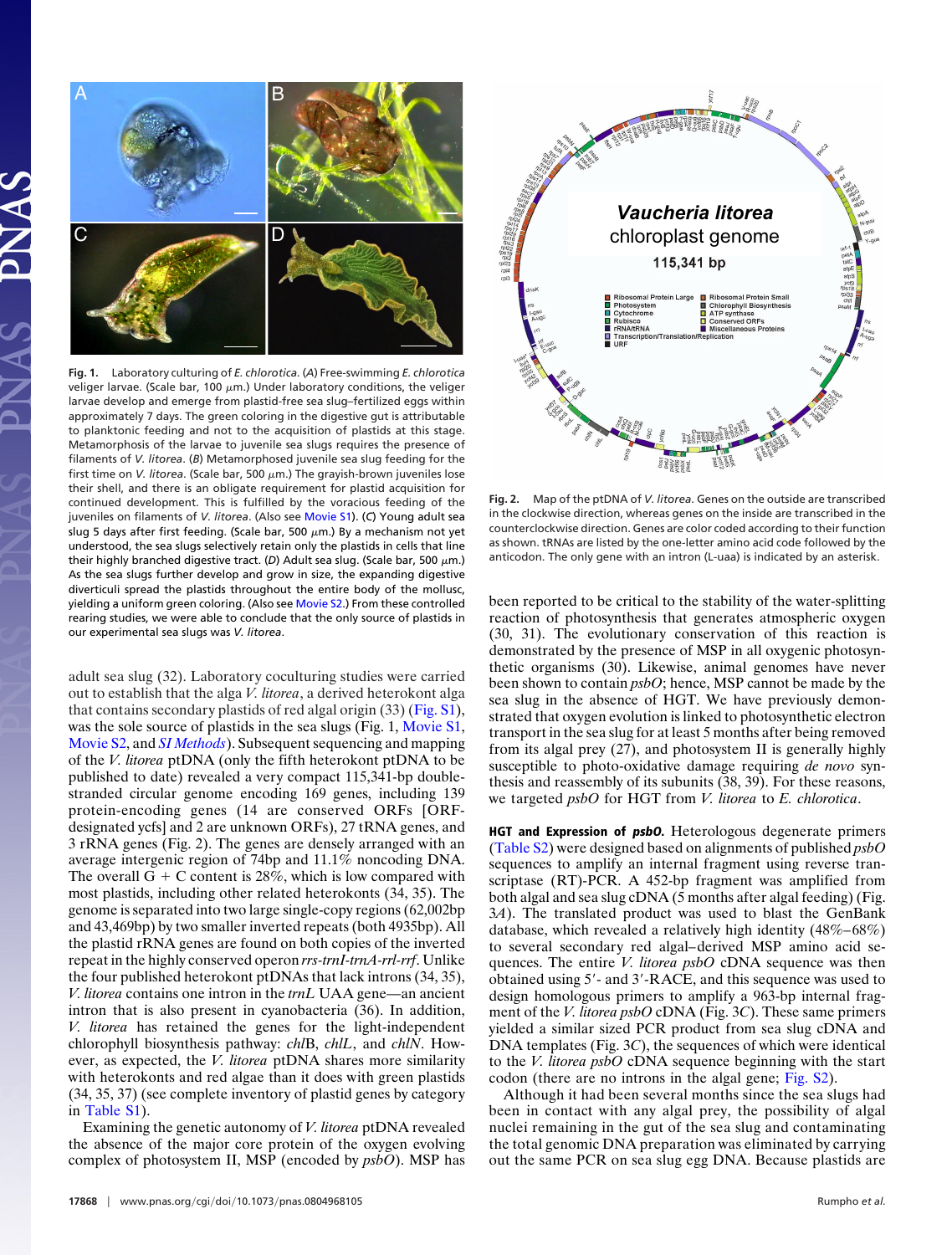

**Fig. 3.** Expression of *psbO* in *V. litorea* and *E. chlorotica*. (*A*) RT-PCR using heterologous primers to *psbO* amplified a 452-bp fragment from both algal and adult sea slug cDNA. Water served as the negative control. Standards were a 1-kb Plus DNA ladder (Invitrogen). *Vli*, *Vaucheria litorea*, *Ecl*, *Elysia chlorotica*. (*B*) Northern blot analysis employing the cloned *V. litorea* 452 bp *psbO* product as probe hybridized with a 1.2-kb transcript for *V. litorea* and *E. chlorotica* as well as a 1.6-kb transcript in the sea slug. RNA Millennium Size Markers (Ambion) were run to estimate transcript size. (*C*) Homologous primers were designed from the RACE-amplified sequence of the *V. litorea psbO* fragment in *A*. By PCR, these primers amplified a 963-bp product from genomic DNA of *V. litorea* and *E. chlorotica* eggs and adult tissue as well as *E. chlorotica* adult cDNA by RT-PCR. (*D*) Translation of the *psbO* sequences obtained from the 963-bp products in *B*, for both *V. litorea* and *E. chlorotica*, yielded an identical amino acid sequence with a putative tripartite targeting signal for MSP. The signal sequence is in red, the transit peptide is in blue, and the thylakoid targeting domain is in green. Note the highly conserved phenylalanine residue at the cleavage site of the signal sequence.

not inherited in *E. chlorotica*, eggs provide a source of animal DNA and RNA that is free of algal contamination (27). Amplification of the sea slug egg DNA with the same primers resulted in a 963-bp fragment (Fig. 3*C*) with a sequence identical to the algal and sea slug *psbO* fragments [\(Fig. S2\)](http://www.pnas.org/cgi/data/0804968105/DCSupplemental/Supplemental_PDF#nameddest=SF2). As further PCR controls, primers complementary to the *V. litorea* internal transcribed spacer region (*ITS1*; GenBank EF441743) were used as a positive algal nuclear control (27); no product was observed from sea slug or sea slug egg DNA templates. Likewise, attempts to amplify *psbO* from negative controls (pufferfish and *Dictyostelium* DNA) using the same primers and reagents did not yield a positive PCR product. Finally, identical PCR results have been obtained from sea slugs collected from the same site on multiple occasions over a 3-year period (results not shown). Expression of the foreign gene in the sea slug was further supported by Northern blot analysis. The *V. litorea psbO* probe cross-reacted with a 1.2-kb transcript for both *V. litorea* and *E. chlorotica* RNA, along with a slightly larger transcript (1.6 kb) in the sea slug (Fig. 3*B*).

The identical translated MSP amino acid sequences for both *V. litorea* and *E. chlorotica* (Fig. 3*D*) were analyzed by phylogenetic methods (40, 41) incorporating 23 published MSP sequences. This revealed nesting of the sequences in the red algal lineage in a clade containing other heterokonts [\(Fig. S3\)](http://www.pnas.org/cgi/data/0804968105/DCSupplemental/Supplemental_PDF#nameddest=SF3). As expected for this secondary lineage, the *V. litorea* MSP preprotein contains a tripartite targeting sequence (Fig. 3*D*; as predicted by refs. 42, 43). This reflects the presence of chloroplast endoplasmic reticulum around the complex plastids, which must be traversed by proteins targeted to the plastid (44). What is interesting is that the MSP preprotein in the sea slug has retained the entire tripartite targeting sequence (Fig. 3*D*), especially in light of the observation that the chloroplast endoplasmic reticulum does not appear to be retained around the engulfed chloroplasts (28).

Recently, it was reported that nuclear genes encoding plastidlocalized light harvesting complex proteins (*fcp*, *lhcv1*, and *lhcv2*) have also been transferred from *V. litorea* to *E. chlorotica* (45). Using a similar PCR approach, identical nucleotide sequences were reported for sea slug and algal *fcp* and *lhcv1*, and only a single base substitution was found between larval *lhcv2* and adult sea slug or alga *lhcv2*. Although evidence from Southern blotting has not been achieved in the study reported here or for the light harvesting complex protein genes (45), we were able to obtain sequence information using genome walking for the 3' untranslated flanking region of the *psbO* gene from both algal DNA and sea slug egg DNA. A nested gene-specific primer coupled with an adapter-specific primer [\(Table S2\)](http://www.pnas.org/cgi/data/0804968105/DCSupplemental/Supplemental_PDF#nameddest=ST2) yielded a 3' flanking sequence from both organisms that was identical for the first 81bp corresponding to the  $3'$  end of the *psbO* gene and ending with the stop codon [\(Fig. S4\)](http://www.pnas.org/cgi/data/0804968105/DCSupplemental/Supplemental_PDF#nameddest=SF4). This sequence was followed by a highly diverged sequence corresponding to the 3' untranslated region in each genome. These results support the interdomain transfer of an algal gene to a mollusc, its expression in the foreign host, and also that the gene has been inserted into the germline, even though the plastids are not yet transmitted vertically in the sea slug.

**Mechanism and Site of Integration of Transferred Genes.** Similar to many other phagocytic or parasitic relations that lead to presumptive HGT events, the *E. chlorotica*/*V. litorea* plastid endosymbiosis involves intimate physical contact between predator and prey. During the sea slug's phagocytic feeding, the algal nuclei come into direct physical contact with the sea slug digestive epithelium. Upon nuclear rupture in the gut, pieces of algal chromosomal DNA (and possibly transcripts) may have been randomly transferred by ''bulk transfer'' or viral transmission (46) to the sea slug. Two potential sites for insertion of foreign genes in the sea slug are the nuclear genome and the mtDNA. Mitochondrion-to-mitochondrion gene transfer is now recognized as a dominant mode of HGT in plants because of the larger and more plastic mtDNAs in these taxa (21). The smaller compact animal or metazoan mitochondrion genome is generally believed to be a poorer target for foreign gene insertion. However, some basal metazoans do exhibit greater variation in mtDNA size and gene content (47). This includes multiple examples of HGT of group I intron sequences (normally not found in animals) into the mtDNA of a sponge (48), a sea anemone (49), and a coral (50).

To determine if the mtDNA of *E. chlorotica* serves as a target for any foreign genes, including *psbO*, we used PCR and primer walking to obtain the complete sequence and map the 14,132-bp mtDNA from sea slug eggs (Fig. 4). The genome was found to encode the standard 37 genes found in other typical animal mitochondria (see ncbi.nlm.nih.gov/genomes/ORGANELLES/ 33208). No introns were identified, and only 0.0125% of the DNA was noncoding. By measuring the  $G + C$  content over adjacent windows of 500 nt with 200-nt overlaps, the values were found to be uniformly distributed across the windows, suggesting homogeneity in GC content of the mtDNA and not supporting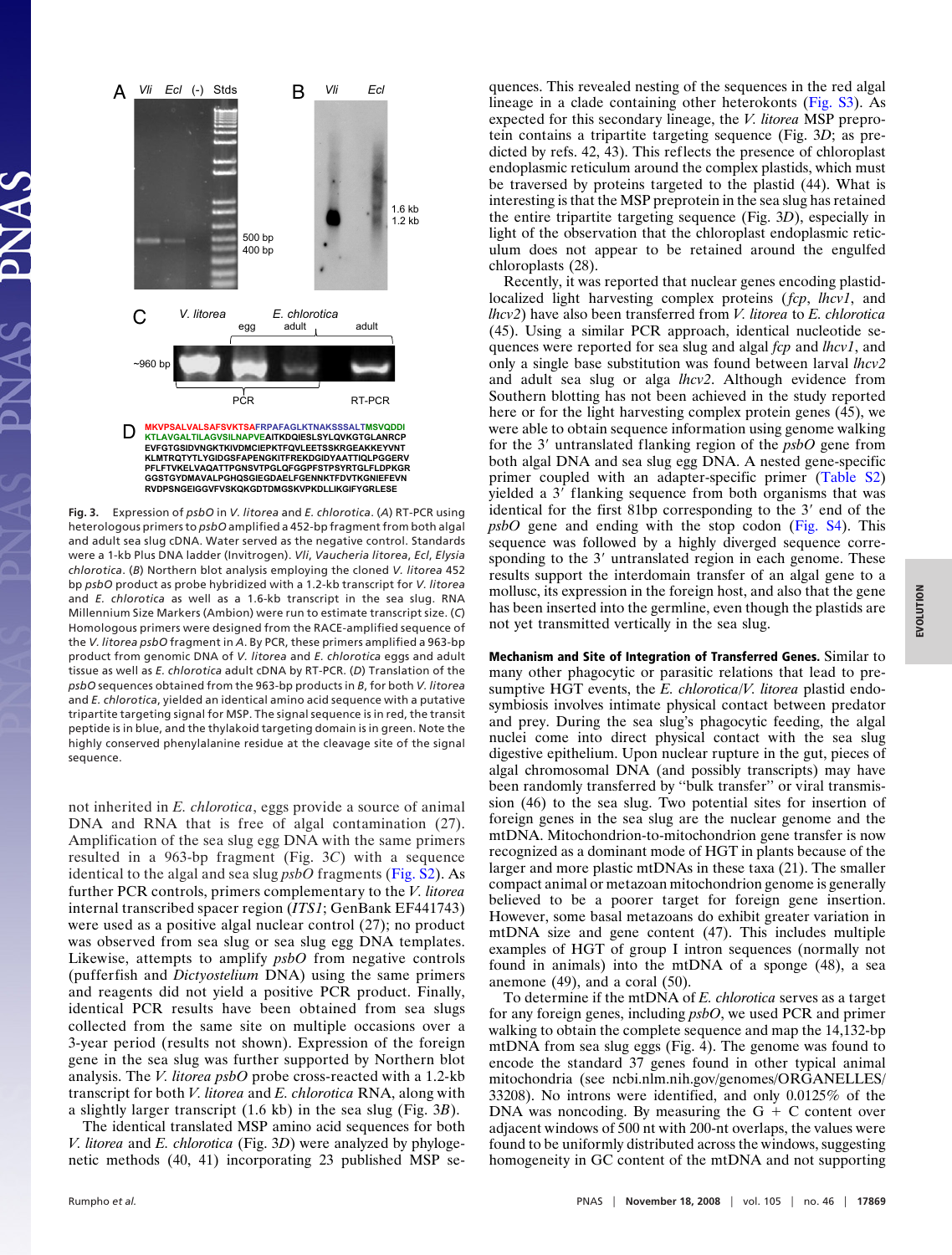

**Fig. 4.** Map of the mtDNA of the sacoglossan mollusc *E. chlorotica*. Genes transcribed clockwise are shown on the outside of the circle, whereas those transcribed counterclockwise are shown to the inside of the circle. Names of tRNA genes are indicated by the three-letter amino acid code with the two leucine and two serine  ${\tt tRNAs}$  differentiated by  $+$  and  $-$  signs, recognizing codons UAG and UAA for leucine and AGN and UCN for serine, respectively.

the existence of a chimeric region [\(Fig. S5\)](http://www.pnas.org/cgi/data/0804968105/DCSupplemental/Supplemental_PDF#nameddest=SF5). To assess further the possibility of HGT in *E. chlorotica* mitochondria, we did phylogenetic analyses with nucleotide data generated using a sliding window approach with the genome data (i.e., DNA sequences that are independent of gene structure) and using the complete translated ORFs. The maximum likelihood phylogenetic trees inferred with these alignments showed that the *E. chlorotica* sequences are monophyletic with molluscs, consistent with a vertical evolutionary history for *E. chlorotica* mtDNA (e.g., see the phylogenetic tree of cytochrome *b* in [Fig. S6\)](http://www.pnas.org/cgi/data/0804968105/DCSupplemental/Supplemental_PDF#nameddest=SF6). These analyses point to an intact and ''typical'' animal mtDNA in *E. chlorotica*. We, however, do not argue absolutely against the possibility of a partial DNA insertion from an algal or other source in this genome; rather, that if such an insertion exists, it is not detectable using the approaches described here. In any case, it is undoubtedly more likely that large-scale gene insertion would be more readily accommodated in sea slug nuclear DNA than in mtDNA, and high-throughput genome sequencing will be necessary to prove this idea.

## **Conclusions**

Molecular evidence is presented supporting eukaryotic multicellular interdomain HGT (including into the germline) using a mollusc model and expression of an essential algal nuclear gene required for photosynthesis. Many questions remain to be answered, however; for example, the chromosomal location and additional flanking sequences of the *psbO* gene in the sea slug. Key will be to establish how this gene was activated in the mollusc and to identify the mechanism of plastid protein targeting. It is also very likely that HGT contributes to the long-term survival and functioning of *V. litorea* plastids in *E. chlorotica* and that many more algal nuclear genes have been transferred in the sea slug. In light of these findings, the prospect of natural HGT taking place between distantly related organisms, especially with

17870 | www.pnas.org/cgi/doi/10.1073/pnas.0804968105 **Rumpho** *et al.* Rumpho *et al.* 

any physical contact, must be considered formally possible. This is especially true in the context of genetically modified organisms. The implications for evolution and speciation through acquisition of foreign parts and selected genes to produce new lineages, as proposed by Margulis (2), are heightened by this unusual photosynthetic mollusc.

## **Methods**

**Experimental Materials.** *E. chlorotica* was collected from Martha's Vineyard Island in Massachusetts and maintained without algae in aquaria containing aerated artificial seawater (925 mosmol; Instant Ocean, Aquarium Systems) at 12 °C during a 14-h photoperiod (27). After 3 months, eggs produced by *E. chlorotica* were used to initiate culturing experiments as described in *[SI](http://www.pnas.org/cgi/data/0804968105/DCSupplemental/Supplemental_PDF#nameddest=STXT) [Methods](http://www.pnas.org/cgi/data/0804968105/DCSupplemental/Supplemental_PDF#nameddest=STXT)*. *V. litorea* CCMP2940 filaments were maintained in a modified f/2 medium (27).

**Nucleic Acid Preparation.** DNA and RNA were isolated from sea slugs (5 months after feeding or collection), sea slug eggs, and algal filaments using DNAzol or DNAzol extra strength (Molecular Research Center, Inc.) and the RNeasy mini kit (Qiagen), respectively, unless noted differently. RNase and DNase were added during the extraction process for DNA and RNA, respectively, and negative controls were run on each. First-strand cDNA was synthesized using SuperScript II ribonuclease  $H^-$  RT (Invitrogen) and oligo  $d(T)$  priming on DNase-treated RNA.

**PCR Amplification and Northern Blotting.** Degenerate primers (*psbO* R and *psbO* L2; see [Table S2\)](http://www.pnas.org/cgi/data/0804968105/DCSupplemental/Supplemental_PDF#nameddest=ST2) were designed to amplify an internal fragment of *V. litorea psbO* based on the conserved regions of several heterokont and red alga *psbO* sequences (for list, see *[SI Methods](http://www.pnas.org/cgi/data/0804968105/DCSupplemental/Supplemental_PDF#nameddest=STXT)*). This 452-bp *psbO* fragment was then used as a probe for Northern blot analysis with the Northern Max kit (Ambion) and *Redi*primeII random prime labeling system (Amersham Biosciences).

**RACE and Phylogenetic Analysis of psbO.** The complete *V. litorea psbO* gene was obtained by rapid amplification of cDNA ends (RACE) using the Gene-Racer Kit (Invitrogen) and primers listed in [Table S2.](http://www.pnas.org/cgi/data/0804968105/DCSupplemental/Supplemental_PDF#nameddest=ST2) Homologous primers (*psbO* L5 and *psbO* R8) were then designed to amplify a larger (963-bp) internal fragment of the *V. litorea psbO* cDNA. Phylogenetic analysis of *psbO* (MSP) was based on amino acid sequences of 25 mature proteins (for list, see *[SI Methods](http://www.pnas.org/cgi/data/0804968105/DCSupplemental/Supplemental_PDF#nameddest=STXT)*) and carried out using maximum parsimony in PAUP 4.0b10 (41).

**ptDNA Sequencing.** ptDNA was purified from *V. litorea* filaments as described (51). ptDNA was digested with the restriction endonucleases *PstI*, *HindIII*, and *EcoRI*. The *PstI* and *HindIII* fragments were cloned, and a restriction site map using all three enzymes was produced as described by Lehman and Manhart (52). A total of 104 kb was obtained from cloned restriction fragments. The remainder of the genome (11 kb) was obtained by PCR amplification (53). Thirty-eight oligonucleotide primers were used to fill gaps between cloned restriction fragments and to check fragment connections, using all possible combinations of these primers. Fragments were sequenced by primer walking (53).

**Genome Walking.** Clontech's Genome Walking Kit was used with gene-specific and adapter primers (sequences presented in [Table S2\)](http://www.pnas.org/cgi/data/0804968105/DCSupplemental/Supplemental_PDF#nameddest=ST2) to amplify the 3' end of the *psbO* gene and the flanking untranslated region using algal DNA and sea slug egg DNA (see *[SI Methods](http://www.pnas.org/cgi/data/0804968105/DCSupplemental/Supplemental_PDF#nameddest=STXT)* for additional details).

**mtDNA Sequencing.** Universal primers (ref. 54; [Table S3\)](http://www.pnas.org/cgi/data/0804968105/DCSupplemental/Supplemental_PDF#nameddest=ST3) were used to amplify fragments of the mitochondrial *rrnL*, *cob*, and *cox1* regions from sea slug egg DNA and then in various combinations to amplify the entire mtDNA. The mitochondrial sequence was annotated using Dual Organellar GenoMe Annotator (DOGMA) (55), and the map was drawn using OrganellarGenome-DRAW (OGDRAW) (56). Additional information, including analysis for HGT, is provided in *[SI Methods](http://www.pnas.org/cgi/data/0804968105/DCSupplemental/Supplemental_PDF#nameddest=STXT)*.

**ACKNOWLEDGMENTS.** This research was supported by National Science Foundation grants IBN-9808904 (M.R. and J.M.) and IOS-0726178 (M.R. and M.T.); the American Society of Plant Biologists' Education Foundation (M.R. and M.T.); the Maine Technology Institute (M.R.); Ministry for Food, Agriculture, Forestry, and Fisheries, Korean Government, Korea Research Foundation (J.L.); the National Institutes of Health (grant R01ES013679 to D.B.), and the University of Maine (M.R.). This is manuscript no. 3024 of the Maine Agriculture and Forestry Experiment Station Hatch Project no. ME08361-08MRF (NC 1168).